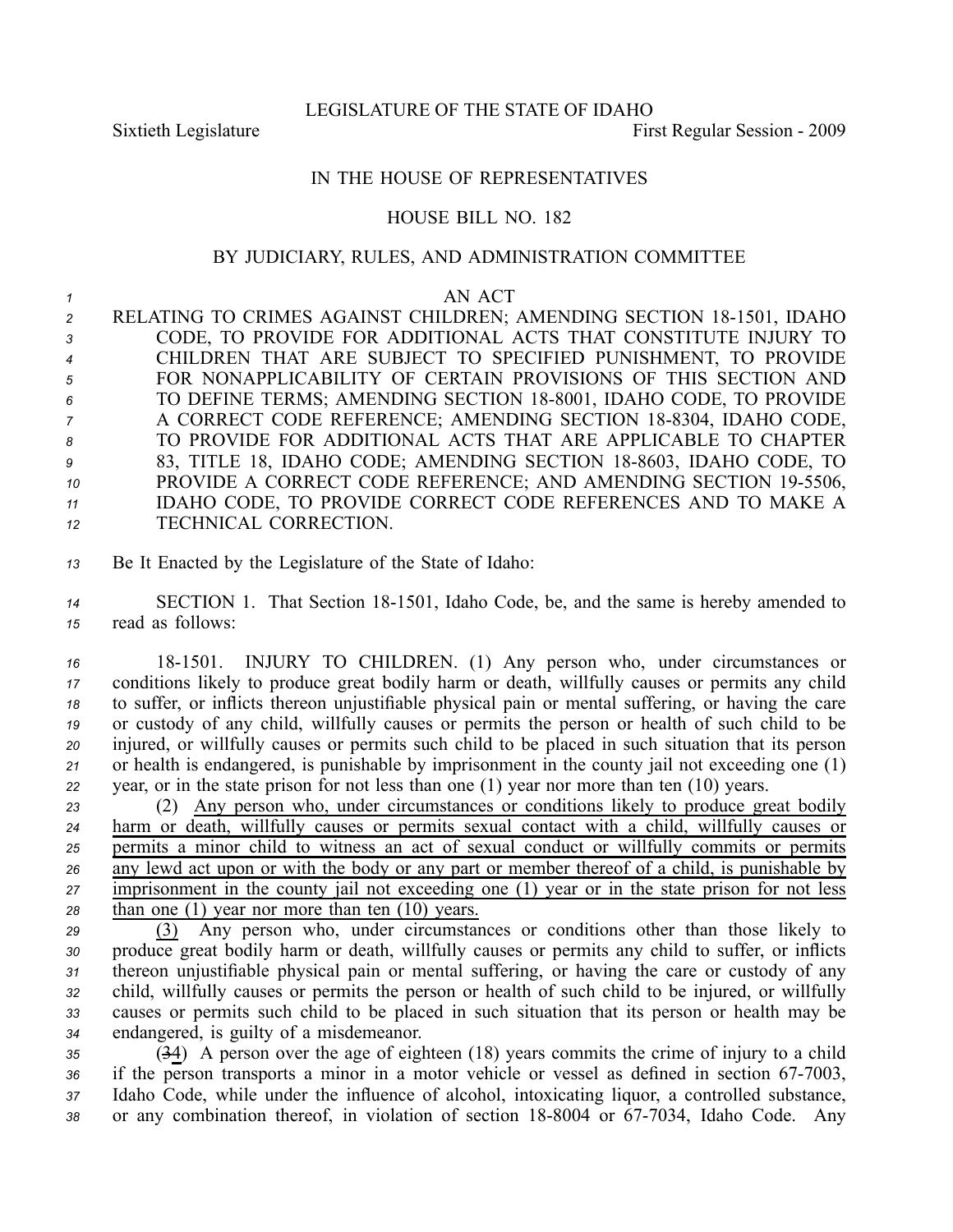person convicted of violating this subsection is guilty of <sup>a</sup> misdemeanor. If <sup>a</sup> child suffers bodily injury or death due to <sup>a</sup> violation of this subsection, the violation will constitute <sup>a</sup> felony punishable by imprisonment for not more than ten (10) years, unless <sup>a</sup> more severe penalty is otherwise prescribed by law.

*<sup>5</sup>* (45) The practice of <sup>a</sup> paren<sup>t</sup> or guardian who chooses for his child treatment by prayer *<sup>6</sup>* or spiritual means alone shall not for that reason alone be construed to have violated the duty of *<sup>7</sup>* care to such child.

 (6) The provisions of subsections (1) and (3) shall not be applicable to <sup>a</sup> person who caused or permitted sexual contact with <sup>a</sup> child, caused or permitted <sup>a</sup> minor child to witness an act of sexual conduct or committed or permitted any lewd act upon or with the body or any par<sup>t</sup> or member thereof.

- *<sup>12</sup>* (57) As used in this section,:
- 13 (a) "Lewd" means lewd as defined in section 18-1508, Idaho Code.

 $\overline{14}$  (b) "Sexual conduct" means sexual conduct as defined in section  $\overline{18}$ -1506, Idaho Code.

 $\overline{(c)}$  "Sexual contact" means sexual contact as defined in section 18-1506, Idaho Code.

 $\overline{d}$  (d) "wWillfully" means acting or failing to act where a reasonable person would know *<sup>17</sup>* the act or failure to act is likely to result in injury or harm or is likely to endanger the *18* person, health, safety or well-being of the child.

- 19 **SECTION 2.** That Section 18-8001, Idaho Code, be, and the same is hereby amended to *<sup>20</sup>* read as follows:
- *<sup>21</sup>* 188001. DRIVING WITHOUT PRIVILEGES. (1) Any person who drives or is in *<sup>22</sup>* actual physical control of any motor vehicle upon the highways of this state with knowledge or *<sup>23</sup>* who has received legal notice pursuan<sup>t</sup> to section 49320, Idaho Code, that his driver's license, *<sup>24</sup>* driving privileges or permit to drive is revoked, disqualified or suspended in this state or any *<sup>25</sup>* other jurisdiction is guilty of <sup>a</sup> misdemeanor.

*<sup>26</sup>* (2) A person has knowledge that his license, driving privileges or permit to drive is *<sup>27</sup>* revoked, disqualified or suspended when:

- *<sup>28</sup>* (a) He has actual knowledge of the revocation, disqualification or suspension of his *<sup>29</sup>* license, driving privileges or permit to drive; or
- *<sup>30</sup>* (b) He has received oral or written notice from <sup>a</sup> verified, authorized source, that his *<sup>31</sup>* license, driving privileges or permit to drive was revoked, disqualified or suspended; or
- *<sup>32</sup>* (c) Notice of the suspension, disqualification or revocation of his license, driving *<sup>33</sup>* privileges or permit to drive was mailed by first class mail to his address pursuan<sup>t</sup> to *<sup>34</sup>* section 49320, Idaho Code, as shown in the transportation department records, and he *<sup>35</sup>* failed to receive the notice or learn of its contents as <sup>a</sup> result of his own unreasonable, *<sup>36</sup>* intentional or negligent conduct or his failure to keep the transportation department *<sup>37</sup>* apprised of his mailing address as required by section 49320, Idaho Code; or
- *<sup>38</sup>* (d) He has knowledge of, or <sup>a</sup> reasonable person in his situation exercising reasonable *<sup>39</sup>* diligence would have knowledge of, the existence of facts or circumstances which, under *<sup>40</sup>* Idaho law, might have caused the revocation, disqualification or suspension of his license, *<sup>41</sup>* driving privileges or permit to drive.

*<sup>42</sup>* (3) Any person who pleads guilty to or is found guilty of <sup>a</sup> violation of subsection (1) for *<sup>43</sup>* the first time:

- *<sup>44</sup>* (a) Shall be sentenced to jail for <sup>a</sup> mandatory minimum period of not less than two
- *<sup>45</sup>* (2) days, and may be sentenced to not more than six (6) months, provided however,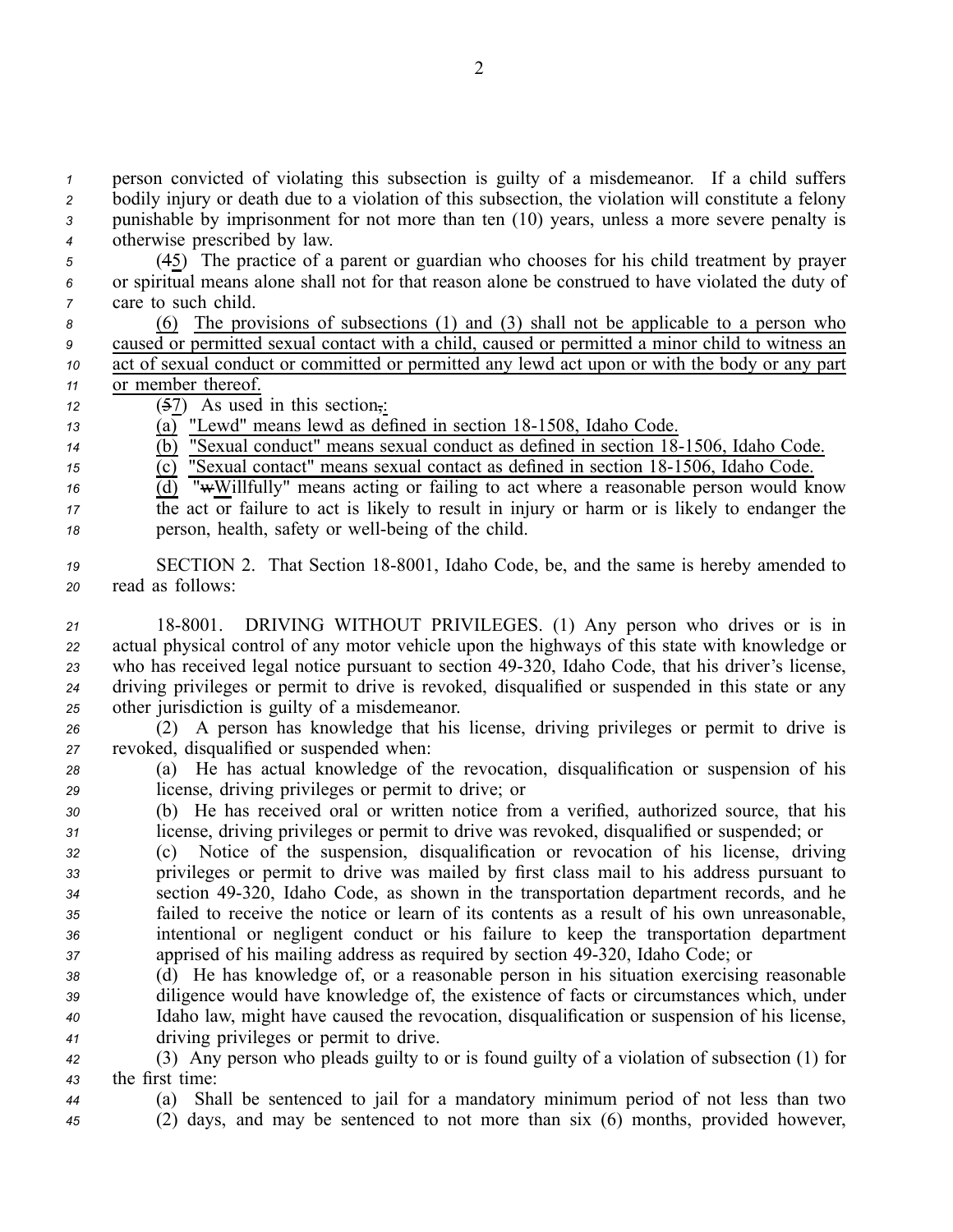that in the discretion of the sentencing judge, the judge may authorize the defendant to be assigned to <sup>a</sup> work release or work detail program within the custody of the county sheriff during the period of incarceration, or, if the underlying suspension that resulted in the violation of this section is not <sup>a</sup> suspension resulting from an offense identified in subsection (8) of this section, the judge may authorize an equivalent amount of community service in lieu of jail, or any equivalent combination of these options;

*<sup>7</sup>* (b) May be fined an amount not to exceed one thousand dollars (\$1,000); and

 (c) Shall have his driving privileges suspended by the court for an additional six (6) months following the end of any period of suspension, disqualification or revocation existing at the time of the violation; the defendant may reques<sup>t</sup> restricted driving privileges during the period of the suspension or disqualification, which the court may allow if the defendant shows by <sup>a</sup> preponderance of the evidence that driving privileges are necessary for his employment, education or for family health needs.

*<sup>14</sup>* (4) Any person who pleads guilty to or is found guilty of <sup>a</sup> violation of subsection (1) *<sup>15</sup>* for <sup>a</sup> second time within five (5) years, irrespective of the form of the judgment(s) or withheld *<sup>16</sup>* judgment(s):

- *<sup>17</sup>* (a) Shall be sentenced to jail for <sup>a</sup> mandatory minimum period of not less than twenty *<sup>18</sup>* (20) days, and may be sentenced to not more than one (1) year, provided however, that *<sup>19</sup>* in the discretion of the sentencing judge, the judge may authorize the defendant to be *<sup>20</sup>* assigned to <sup>a</sup> work release or work detail program within the custody of the county *<sup>21</sup>* sheriff during the period of incarceration, or, if the underlying suspension that resulted *<sup>22</sup>* in the violation of this section is not <sup>a</sup> suspension resulting from an offense identified *<sup>23</sup>* in subsection (8) of this section, the judge may authorize an equivalent amount of *<sup>24</sup>* community service in lieu of jail, or any equivalent combination of these options;
- *<sup>25</sup>* (b) May be fined an amount not to exceed one thousand dollars (\$1,000); and

 (c) Shall have his driving privileges suspended by the court for an additional one (1) year following the end of any period of suspension, disqualification or revocation existing at the time of the second violation, during the first thirty (30) days of which time he shall have absolutely no driving privileges of any kind. The defendant may reques<sup>t</sup> restricted driving privileges during the period of the suspension or disqualification, to begin after the period of absolute suspension, which the court may allow if the defendant shows by <sup>a</sup> preponderance of the evidence that driving privileges are necessary for his employment, education or for family health needs.

 (5) Any person who has pled guilty to or been found guilty of more than two (2) violations of the provisions of subsection (1) of this section within five (5) years, notwithstanding the form of the judgment(s) or withheld judgment(s), is guilty of <sup>a</sup> misdemeanor; and

 (a) Shall be sentenced to the county jail for <sup>a</sup> mandatory minimum period of not less than thirty (30) days, and may be sentenced to not more than one (1) year; provided, however, that in the discretion of the sentencing judge, the judge may authorize the defendant to be assigned to <sup>a</sup> work release or work detail program within the custody of the county sheriff during the period of incarceration, or, if the underlying suspension that resulted in the violation of this section is not <sup>a</sup> suspension resulting from an offense identified in subsection (8) of this section, the judge may authorize an equivalent amount of community service in lieu of jail, or any equivalent combination of these options;

*<sup>46</sup>* (b) May be fined an amount not to exceed three thousand dollars (\$3,000); and

3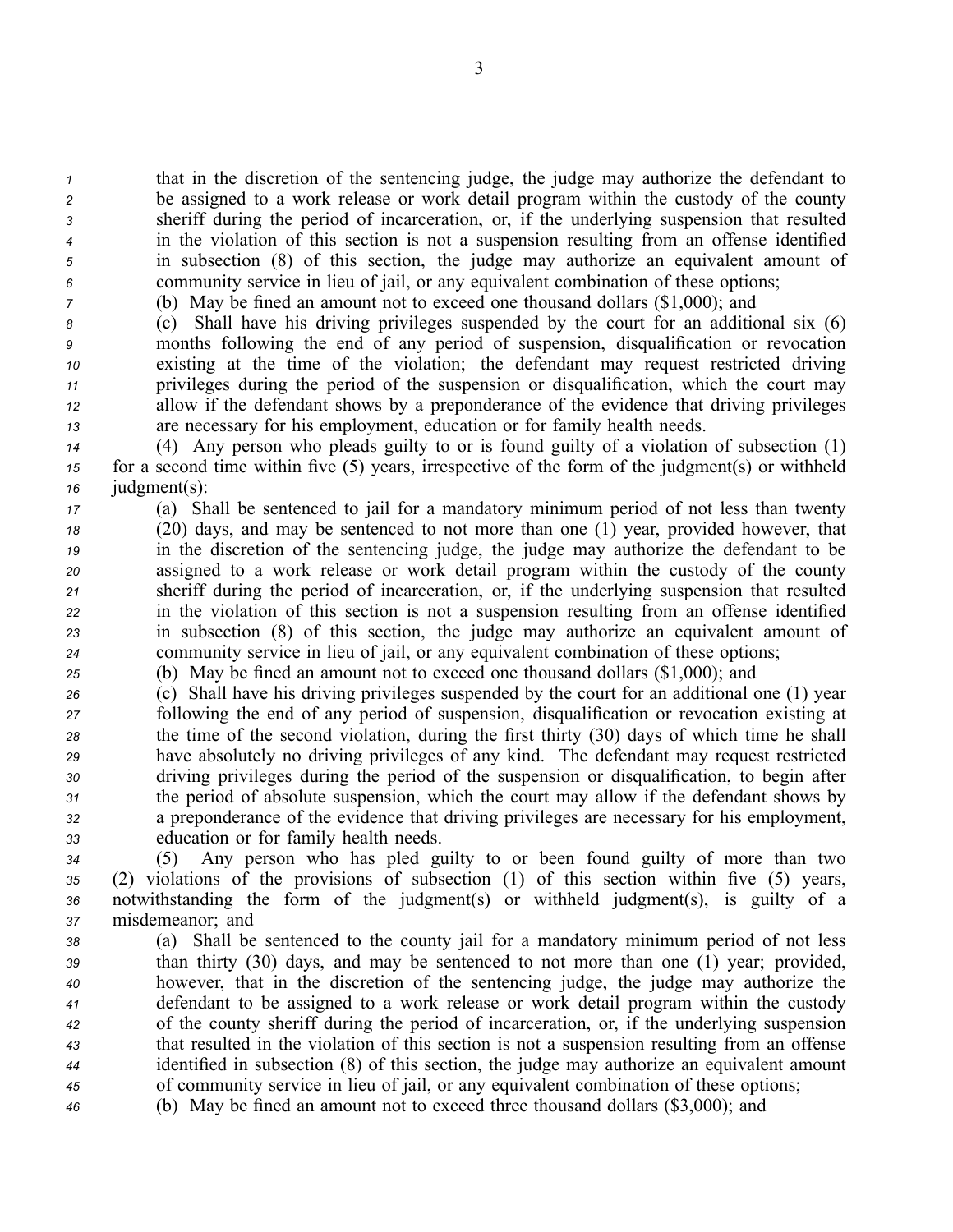(c) Shall have his driving privileges suspended by the court for an additional two (2) years following the end of any period of suspension, disqualification or revocation existing at the time of the violation, during the first ninety (90) days of which time he shall have absolutely no driving privileges of any kind. The defendant may reques<sup>t</sup> restricted driving privileges during the period of the suspension or disqualification, to begin after the period of absolute suspension, which the court may allow if the defendant shows by <sup>a</sup> preponderance of the evidence that driving privileges are necessary for his employment, education or for family health needs.

*<sup>9</sup>* (6) A minor may be prosecuted for <sup>a</sup> violation of subsection (1) of this section under *<sup>10</sup>* chapter 5, title 20, Idaho Code.

 (7) If a person is convicted for a violation of section 18-8004, 18-8004C or 18-8006, Idaho Code, and at the time of arrest had no driving privileges, the penalties imposed by this section shall be in addition to any penalties imposed under the provisions of section 18-8005, 14 18-8004A, 18-8004C or 18-8006, Idaho Code, and not in lieu thereof.

*<sup>15</sup>* (8) For purposes of this section, the offenses referred to in subsections (3)(a), (4)(a) and *<sup>16</sup>* (5)(a) of this section are:

*<sup>17</sup>* (a) Section 181501(34), Idaho Code, transporting <sup>a</sup> minor in <sup>a</sup> motor vehicle while *<sup>18</sup>* under the influence;

*<sup>19</sup>* (b) Section 184006(3), Idaho Code, vehicular manslaughter;

- 20 (c) Section 18-8001, Idaho Code, driving without privileges;
- 21 (d) Section 18-8004, Idaho Code, driving under the influence of alcohol, drugs or other *<sup>22</sup>* intoxicating substances;
- 23 (e) Section 18-8004C, Idaho Code, excessive alcohol concentration;
- 24 (f) Section 18-8006, Idaho Code, aggravated driving while under the influence of alcohol, *<sup>25</sup>* drugs or any other intoxicating substances;
- 26 (g) Section 18-8007, Idaho Code, leaving the scene of an accident resulting in injury or *<sup>27</sup>* death;
- 28 (h) Section 49-1229, Idaho Code, required motor vehicle insurance;
- *<sup>29</sup>* (i) Section 491232, Idaho Code, certificate or proof of liability insurance to be carried in *<sup>30</sup>* motor vehicle;
- *<sup>31</sup>* (j) Section 491401, Idaho Code, reckless driving;
- *<sup>32</sup>* (k) Section 491404, Idaho Code, eluding <sup>a</sup> police officer;
- *<sup>33</sup>* (l) Section 491428, Idaho Code, operating <sup>a</sup> vehicle without liability insurance;
- *<sup>34</sup>* or any substantially conforming foreign criminal violation.

*<sup>35</sup>* (9) In no event shall <sup>a</sup> person be granted restricted driving privileges unless the person *<sup>36</sup>* shows proof of liability insurance or other proof of financial responsibility, as provided in *<sup>37</sup>* chapter 12, title 49, Idaho Code.

*<sup>38</sup>* (10) In no event shall <sup>a</sup> person who is disqualified or whose driving privileges are *<sup>39</sup>* suspended, revoked or canceled under the provisions of this chapter be granted restricted *<sup>40</sup>* driving privileges to operate <sup>a</sup> commercial motor vehicle.

41 SECTION 3. That Section 18-8304, Idaho Code, be, and the same is hereby amended to *<sup>42</sup>* read as follows:

*<sup>43</sup>* 188304. APPLICATION OF CHAPTER. (1) The provisions of this chapter shall apply *<sup>44</sup>* to any person who: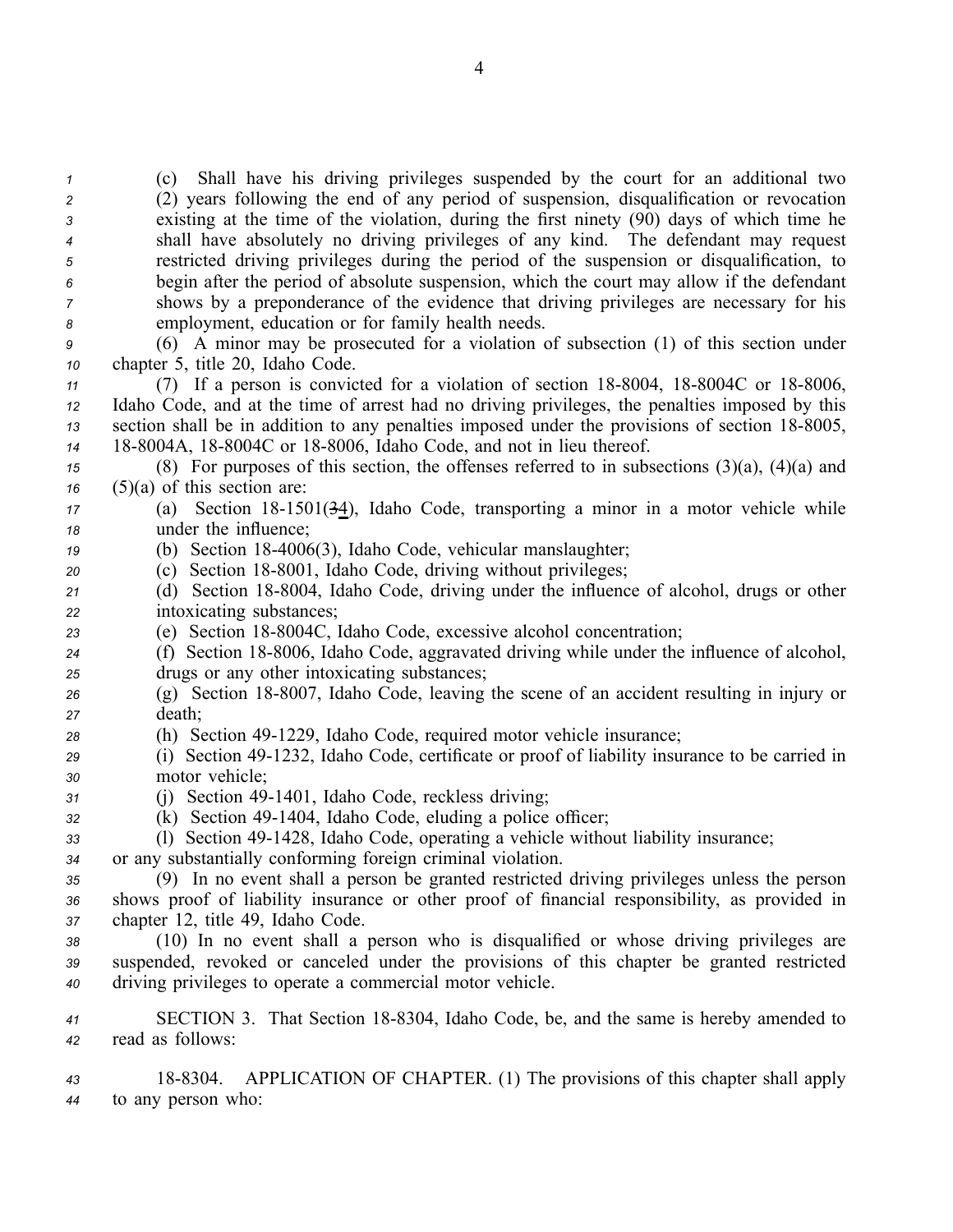(a) On or after July 1, 1993, is convicted of the crime, or an attempt, <sup>a</sup> solicitation, 2 or a conspiracy to commit a crime provided for in section 18-909 (assault with attempt to commit rape, infamous crime against nature, or lewd and lascivious conduct with <sup>a</sup> minor, but excluding mayhem, murder or robbery), 18911 (battery with attempt to commit rape, infamous crime against nature, or lewd and lascivious conduct with <sup>a</sup> minor, but excluding mayhem, murder or robbery), 181501(2) (injury to children), 181506 (sexual abuse of <sup>a</sup> child under sixteen years of age), 181506A (ritualized abuse of 8 a child), 18-1507 (sexual exploitation of a child), 18-1507A (possession of sexually exploitative material for other than <sup>a</sup> commercial purpose), 181508 (lewd conduct with <sup>a</sup> minor child), 181508A (sexual battery of <sup>a</sup> minor child sixteen or seventeen years 11 of age), 18-1509A (enticing a child over the internet), 18-4003(d) (murder committed in perpetration of rape), 184116 (indecent exposure, but excluding <sup>a</sup> misdemeanor conviction), 184502 (first degree kidnapping committed for the purpose of rape, committing the infamous crime against nature or for committing any lewd and lascivious act upon any child under the age of sixteen, or for purposes of sexual gratification or arousal), 184503 (second degree kidnapping where the victim is an unrelated minor child), 18-6101 (rape, but excluding 18-6101 1. where the defendant is eighteen years of age or younger or where the defendant is exempted under subsection (4) of this section), 19 18-6108 (male rape), 18-6110 (sexual contact with a prisoner), 18-6602 (incest), 18-6605 (crime against nature), 186608 (forcible sexual penetration by use of <sup>a</sup> foreign object), or upon <sup>a</sup> second or subsequent conviction under 186609, Idaho Code (video voyeurism).

 (b) On or after July 1, 1993, has been convicted of any crime, an attempt, <sup>a</sup> solicitation or <sup>a</sup> conspiracy to commit <sup>a</sup> crime in another state, territory, commonwealth, or other jurisdiction of the United States, including tribal courts and military courts, that is substantially equivalent to the offenses listed in subsection (1)(a) of this section and enters the state to establish permanen<sup>t</sup> or temporary residence.

 (c) Has been convicted of any crime, an attempt, <sup>a</sup> solicitation or <sup>a</sup> conspiracy to commit <sup>a</sup> crime in another state, territory, commonwealth, or other jurisdiction of the United States, including tribal courts and military courts, that is substantially equivalent to the offenses listed in subsection (1)(a) of this section and was required to register as <sup>a</sup> sex offender in any other state or jurisdiction when he established permanen<sup>t</sup> or temporary residency in Idaho.

 (d) Pleads guilty to or has been found guilty of <sup>a</sup> crime covered in this chapter prior to July 1, 1993, and the person, as <sup>a</sup> result of the offense, is incarcerated in <sup>a</sup> county jail facility or <sup>a</sup> penal facility or is under probation or parole supervision, on or after July 1, *36* 1993.

 (e) Is <sup>a</sup> nonresident regularly employed or working in Idaho or is <sup>a</sup> student in the state of Idaho and was convicted, found guilty or pleaded guilty to <sup>a</sup> crime covered by this chapter and, as <sup>a</sup> result of such conviction, finding or plea, is required to register in his state of residence.

*<sup>41</sup>* (2) The provisions of this chapter shall not apply to any such person while the person is *<sup>42</sup>* incarcerated in <sup>a</sup> correctional institution of the department of correction, <sup>a</sup> county jail facility or *<sup>43</sup>* committed to <sup>a</sup> mental health institution of the department of health and welfare.

*<sup>44</sup>* (3) A conviction for purposes of this chapter means that the person has pled guilty or has *<sup>45</sup>* been found guilty, notwithstanding the form of the judgment or withheld judgment.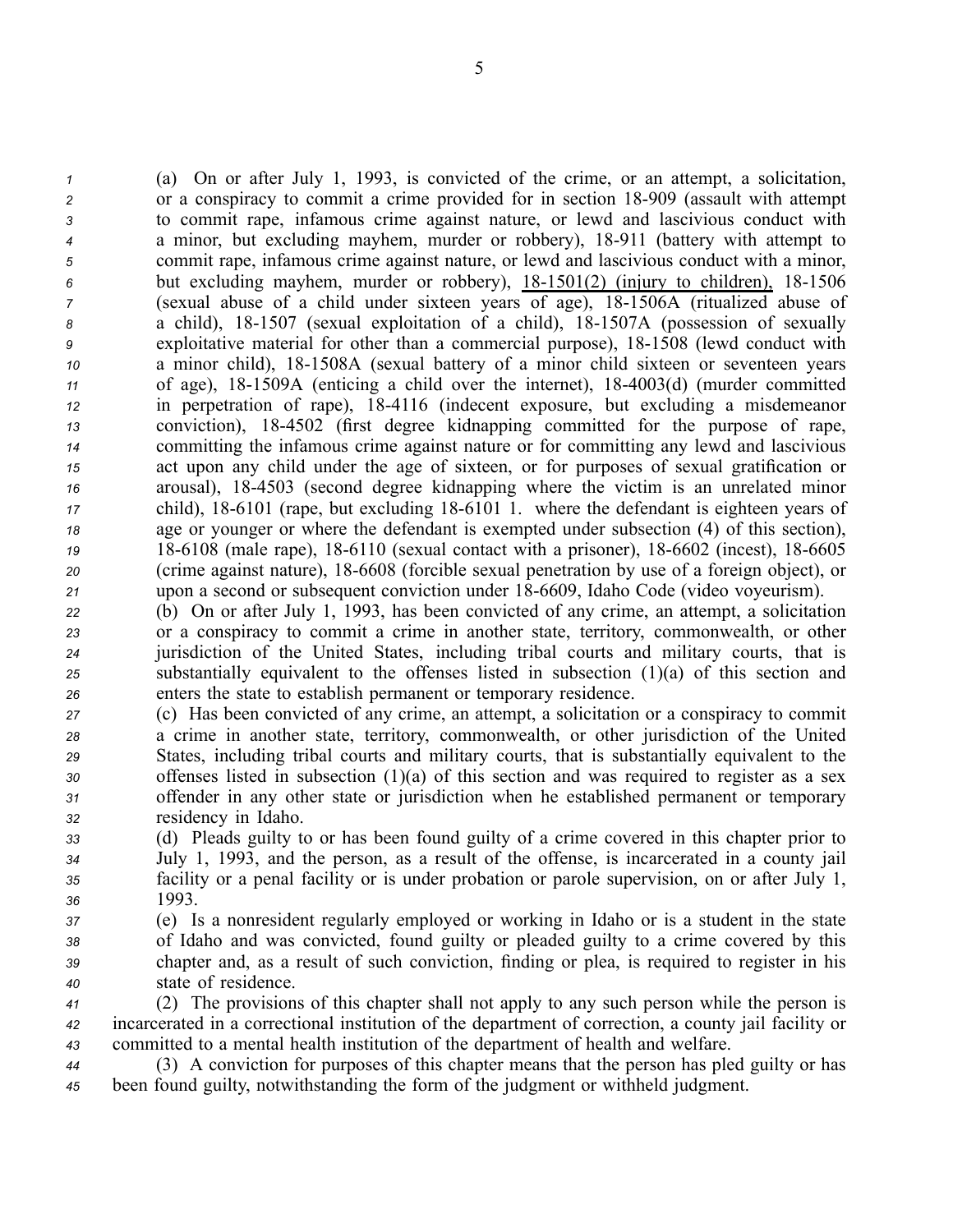(4) When <sup>a</sup> defendant is convicted of rape under section 186101 1., Idaho Code, and at the time of the offense the defendant is nineteen (19) or twenty (20) years of age and not more than three (3) years older than the victim of the rape, the court may order that the defendant is exemp<sup>t</sup> from the requirements of this chapter upon <sup>a</sup> finding by the court that:

- 
- *<sup>5</sup>* (a) All parties have stipulated to the exemption; or
- *<sup>6</sup>* (b) The defendant has demonstrated by clear and convincing evidence that he is not <sup>a</sup> *<sup>7</sup>* risk to commit another crime identified in subsection (1) of this section and in the case *8* there were no allegations by the victim of any violation of section 18-6101 2. through 7., *<sup>9</sup>* Idaho Code.

10 **SECTION 4.** That Section 18-8603, Idaho Code, be, and the same is hereby amended to *<sup>11</sup>* read as follows:

*<sup>12</sup>* 188603. PENALTIES. Notwithstanding any other law to the contrary, on and after *<sup>13</sup>* July 1, 2006, any person who commits <sup>a</sup> crime as provided for in the following sections, and *<sup>14</sup>* who, in the commission of such crime or crimes, also commits the crime of human trafficking, 15 as defined in section 18-8602, Idaho Code, shall be punished by imprisonment in the state *16* prison for not more than twenty-five (25) years unless a more severe penalty is otherwise 17 prescribed by law: 18-905 (aggravated assault), 18-907 (aggravated battery), 18-909 (assault 18 with intent to commit a serious felony), 18-911 (battery with intent to commit a serious *19* felony), 18-913 (felonious administering of drugs), 18-1501(1) and (2) (felony injury to child), *<sup>20</sup>* 181505(1) (felony injury to vulnerable adult), 181505(3) (felony exploitation of vulnerable 21 adult), 18-1505B (sexual abuse and exploitation of vulnerable adult), 18-1506 (sexual abuse of 22 a child under the age of sixteen years), 18-1506A (ritualized abuse of child), 18-1507 (sexual *<sup>23</sup>* exploitation of child), 181508A (sexual battery of minor child sixteen or seventeen years 24 of age), 18-1509A (enticing of children over the internet), 18-1511 (sale or barter of child), 25 18-2407(1) (grand theft), 18-5601 through 18-5614 (prostitution), or 18-7804 (racketeering).

*<sup>26</sup>* SECTION 5. That Section 195506, Idaho Code, be, and the same is hereby amended to *<sup>27</sup>* read as follows:

 195506. SCOPE OF LAW – OFFENDERS SUBJECT TO SAMPLE COLLECTION – EARLY COLLECTION OF SAMPLES – RESTITUTION. (a) Any person, including any juvenile tried as an adult, who is convicted of, or pleads guilty to, any of the following crimes, regardless of the form of judgment or withheld judgment, and regardless of the sentence imposed or disposition rendered, shall be required to provide to the Idaho state police, <sup>a</sup> DNA sample and <sup>a</sup> right thumbprint impression:

- 
- *34* (1) Arson (sections 18-802, 18-803, 18-804 and 18-805, Idaho Code);
- 35 (2) Aggravated assault (section 18-905, Idaho Code);
- 36 (3) Aggravated battery (section 18-907, Idaho Code);
- *37* (4) Assault with the intent to commit a serious felony (section 18-909, Idaho Code);
- 38 (5) Battery with the intent to commit a serious felony (section 18-911, Idaho Code);
- *39* (6) Felonious administering of drugs (sections 18-913 and 18-914, Idaho Code);
- *40* (7) Assault or battery upon certain personnel (section 18-915, Idaho Code);
- 41 (8) Removing a firearm from a law enforcement officer (section 18-915A, Idaho Code);
- 42 (9) Propelling bodily fluid or waste (section 18-915B, Idaho Code);
- *<sup>43</sup>* (10) Domestic violence (section 18918, Idaho Code, constituting <sup>a</sup> felony);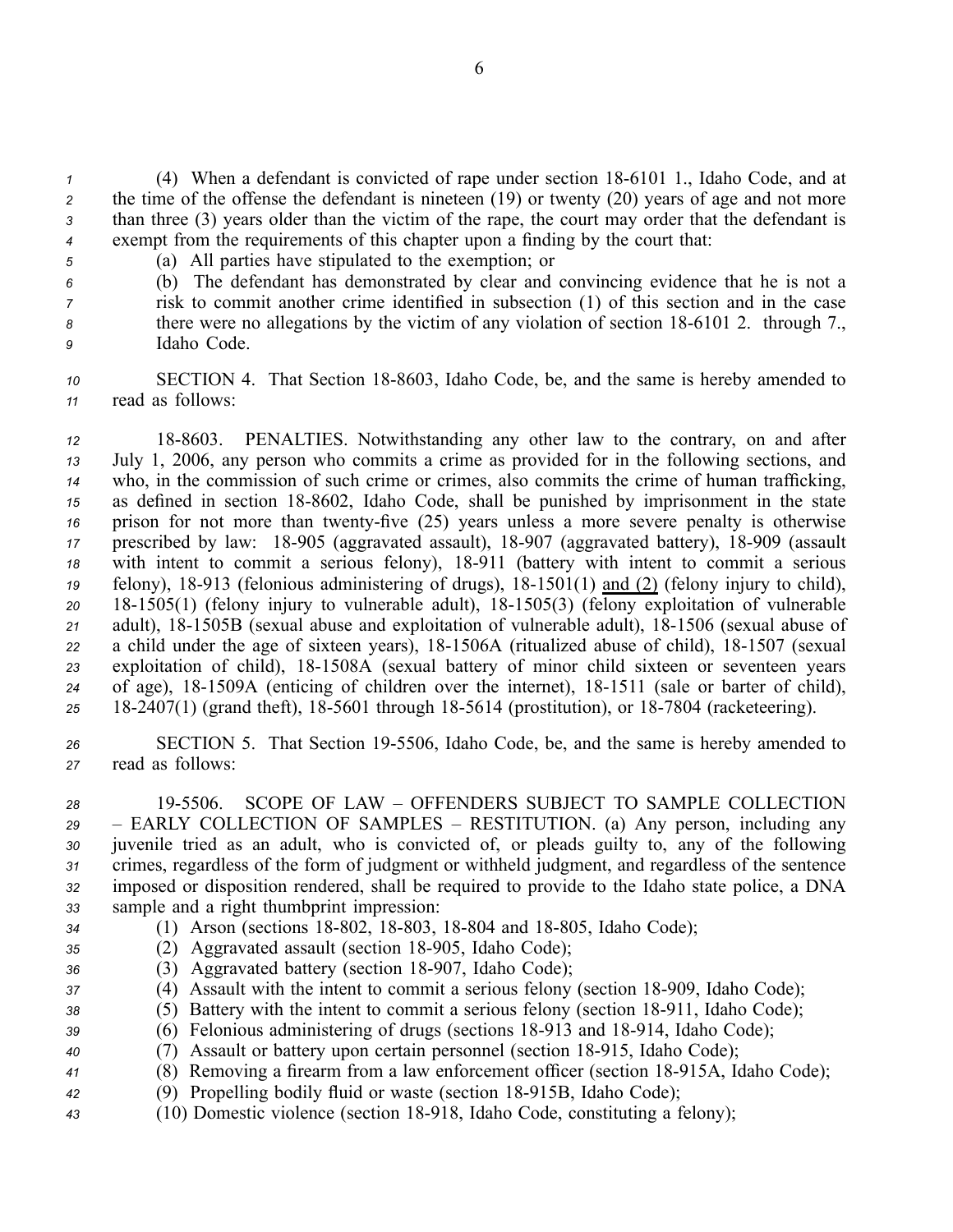(11) Burglary (sections 18-1401 and 18-1405, Idaho Code), except those convictions in which the defendant entered <sup>a</sup> retail mercantile establishment and the offense took place when the victim was open to the public for business and the defendant committed <sup>a</sup> theft and his actions did not constitute grand theft as defined in chapter 24, title 18, Idaho *<sup>5</sup>* Code; (12) Injury to a child (section  $18-1501(1)$  and (2), Idaho Code); (13) Sexual abuse of a child under the age of sixteen years (section 18-1506, Idaho *<sup>8</sup>* Code); (14) Ritualized abuse of a child (section 18-1506A, Idaho Code); (15) Possession of sexually exploitive exploitative material for other than <sup>a</sup> commercial **purpose** (section 18-1507A, Idaho Code); (16) Lewd conduct with minor child under sixteen (section 181508, Idaho Code); 13 (17) Sexual battery of a minor child sixteen or seventeen years of age (section 18-1508A, Idaho Code); (18) Enticing of children (sections 181509 and 181509A, Idaho Code); (19) Sale or barter of a child (section 18-1511, Idaho Code); (20) Possession of a controlled substance or dangerous weapon (section 18-2511, Idaho *<sup>18</sup>* Code); (21) False reports of explosives (section 18-3313, Idaho Code); (22) Unlawful possession of a firearm (section 18-3316, Idaho Code); 21 (23) Unlawful discharge of a firearm (section 18-3317, Idaho Code); (24) Unlawful possession or use of bombs or destructive devices (sections 183319 and 183320, Idaho Code); 24 (25) Use of weapons of mass destruction (section 18-3322, Idaho Code); (26) Murder, any degree (sections 184001 and 184003, Idaho Code); (27) Manslaughter (sections 184006(1) or (2) and 184007, Idaho Code); (28) Administering poison with intent to kill (section 18-4014, Idaho Code); (29) Assault with intent to murder (section 18-4015, Idaho Code); (30) Indecent exposure (section 184116, Idaho Code), constituting <sup>a</sup> felony; (31) Kidnapping, any degree (sections 184501 and 184502, Idaho Code); (32) Forest sabotage (section 184631, Idaho Code); (33) Mayhem (sections 185001 and 185002, Idaho Code); (34) Cannibalism (section 185003, Idaho Code); (35) Poisoning food, medicine or wells (section 185501, Idaho Code); (36) Interstate trafficking in prostitution (section 185601, Idaho Code); (37) Inducing <sup>a</sup> minor into prostitution (section 185609, Idaho Code); (38) Rape (section 18-6101, Idaho Code); 38 (39) Male rape (sections 18-6108 and 18-6109, Idaho Code); (40) Sexual contact with a prisoner (section 18-6110, Idaho Code); 40 (41) Video voyeurism (section 18-6609, Idaho Code); 41 (42) Robbery (section 18-6501, Idaho Code); (43) Incest (section 186602, Idaho Code); 43 (44) Crime against nature (section 18-6605, Idaho Code); (45) Forcible sexual penetration (section 186608, Idaho Code); (46) Removal, destruction or burning of electric lines or plants (sections 186803, 186804 and 186805, Idaho Code);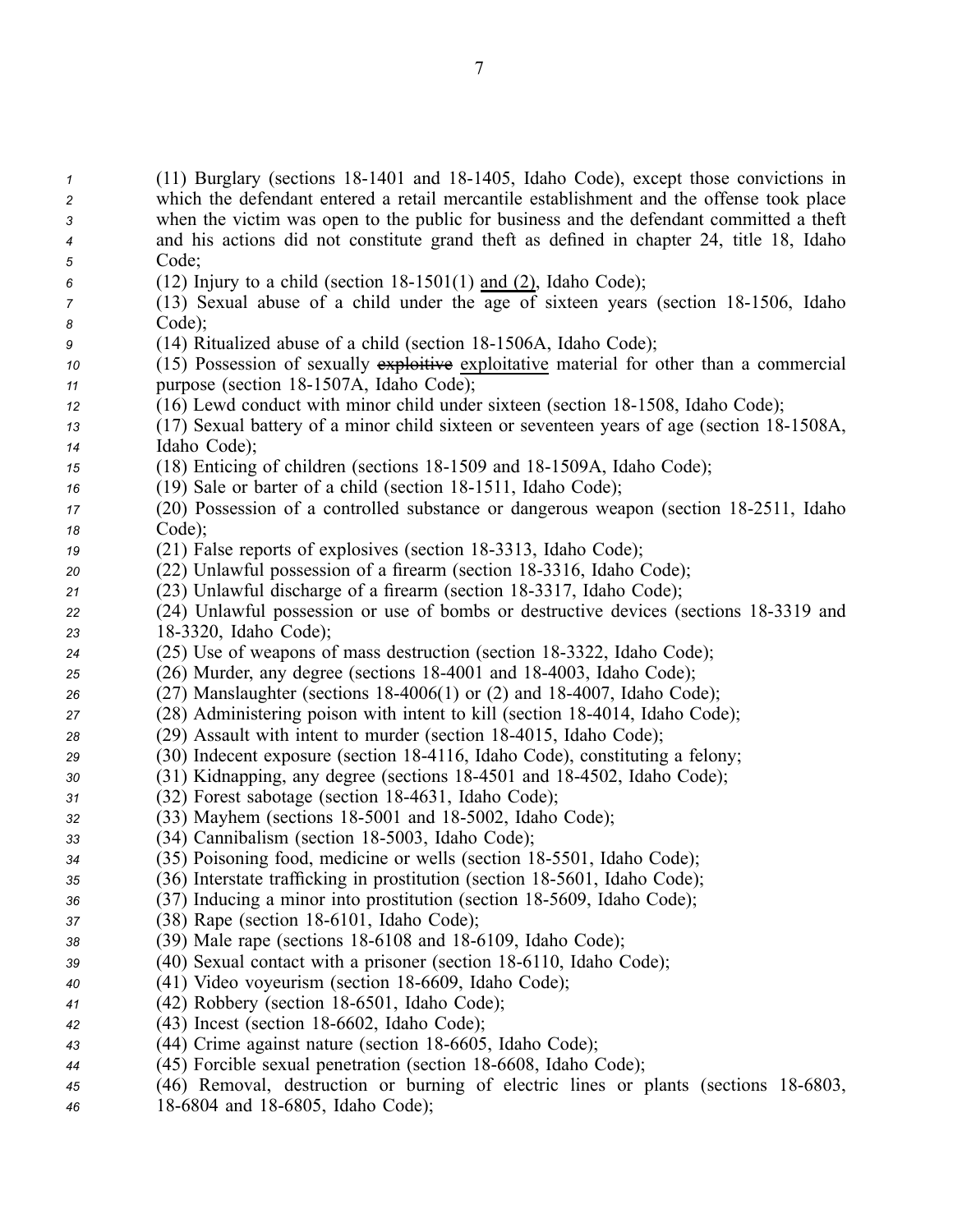(47) Malicious injury to property (section 18-7001, Idaho Code), constituting a felony; (48) Injuring dams, canals or other structures (section 18-7019, Idaho Code); (49) Setting fire to underground workings of mines (sections 187024 and 187025, Idaho *<sup>4</sup>* Code); (50) Sabotage (section 18-7026, Idaho Code); (51) Aircraft hijacking (section 187501, Idaho Code); (52) Assault with intent to commit aircraft hijacking (section 18-7502, Idaho Code); (53) Threats made against airline passengers and other persons, commercial airline companies, or aircraft (section 18-7504, Idaho Code); (54) Racketeering (section 18-7804, Idaho Code); (55) Malicious harassment (sections 187902 and 187903, Idaho Code); 12 (56) Stalking in the first degree (section 18-7905, Idaho Code); (57) Prohibited terrorist activities (section 18-8103, Idaho Code); (58) Providing material support to terrorists (section 18-8106, Idaho Code); (59) Prohibited employment of adult criminal sex offenders (section 188327, Idaho *<sup>16</sup>* Code); (60) Transfer of body fluid which may contain the HIV virus (section 39608, Idaho *<sup>18</sup>* Code); (61) Failure to register as sex offender (sections 18-8304 and 18-8308, Idaho Code). (b) In addition to those crimes enumerated in subsection (a) of this section, any person, including any juvenile tried as an adult, who is convicted for an attempt to commit any of the following crimes, regardless of the form of judgment or withheld judgment, and regardless of the sentence imposed or disposition rendered, shall be required to provide to the Idaho state police, <sup>a</sup> DNA sample and <sup>a</sup> right thumbprint impression: (1) Arson (sections 18-802 through 18-805, Idaho Code); (2) Felonious administering of drugs (sections 18913 and 18914, Idaho Code); (3) Assault or battery upon certain personnel (section 18-915, Idaho Code); (4) Removing a firearm from a law enforcement officer (section 18-915A, Idaho Code); (5) Propelling bodily fluid or waste (section 18-915B, Idaho Code); **30** (6) Sexual abuse of a child under the age of sixteen years (section 18-1506, Idaho Code); (7) Ritualized abuse of <sup>a</sup> child (section 181506A, Idaho Code); (8) Injury to a child (section  $18-1501(1)$  and (2), Idaho Code); 33 (9) Lewd conduct with minor child under sixteen (section 18-1508, Idaho Code); (10) Sexual battery of a minor child sixteen or seventeen years of age (section 18-1508A, Idaho Code); (11) Enticing of children (sections 181509 and 181509A, Idaho Code); (12) Sale or barter of a child (section 18-1511, Idaho Code); 38 (13) Possession of a controlled substance or dangerous weapon (section 18-2511, Idaho *<sup>39</sup>* Code); 40 (14) False reports of explosives (section 18-3313, Idaho Code); (15) Unlawful possession of <sup>a</sup> firearm (section 183316, Idaho Code); (16) Unlawful discharge of <sup>a</sup> firearm (section 183317, Idaho Code); (17) Unlawful possession or use of bombs or destructive devices (sections 183319 and 183320, Idaho Code); 45 (18) Use of weapons of mass destruction (section 18-3322, Idaho Code); (19) Murder, any degree (sections 184001 and 184003, Idaho Code);

8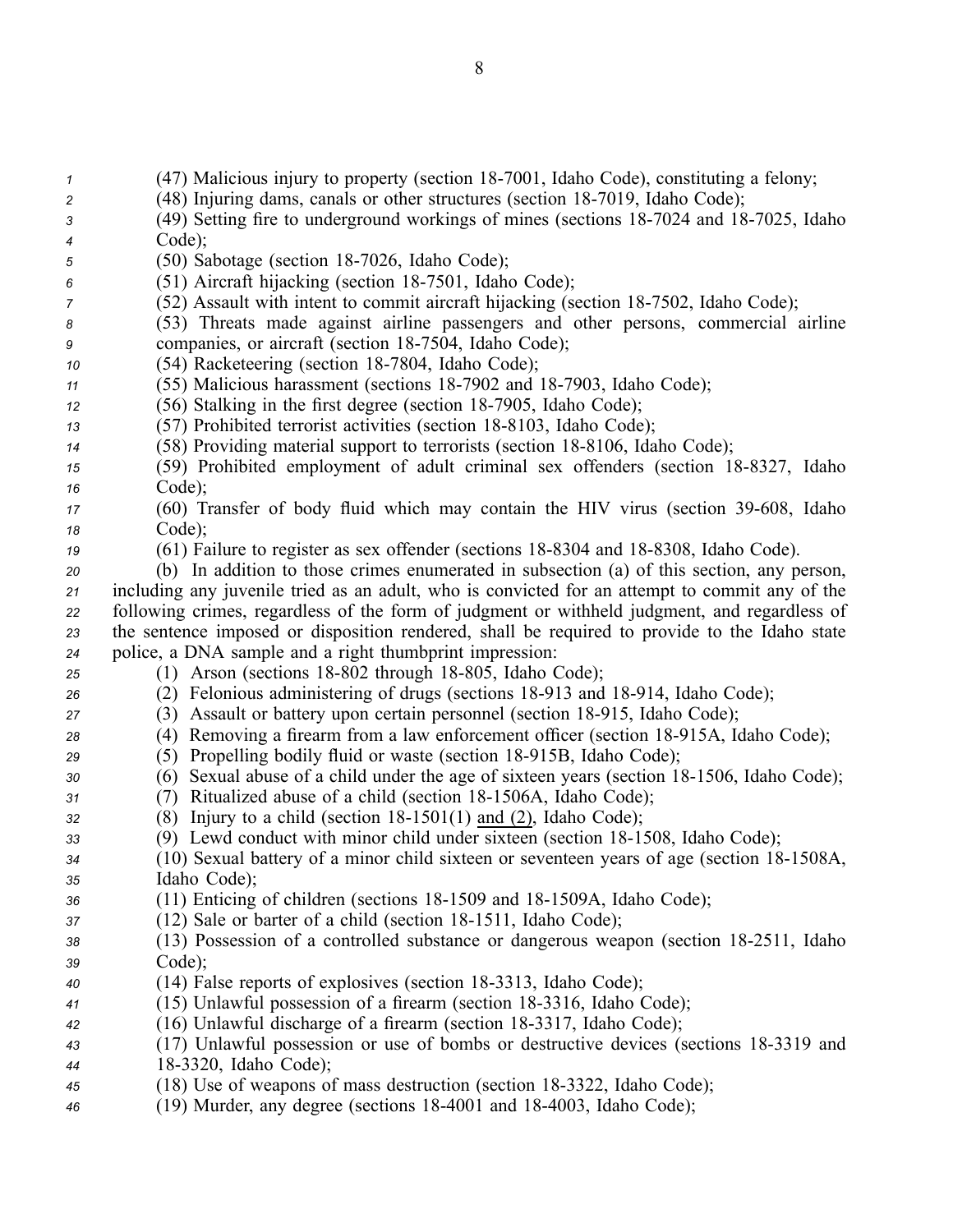(20) Administering poison with intent to kill (section 18-4014, Idaho Code); 2 (21) Assault with intent to murder (section 18-4015, Idaho Code); (22) Indecent exposure (section 184116, Idaho Code), constituting <sup>a</sup> felony; (23) Kidnapping, any degree (sections 184501 and 184502, Idaho Code); (24) Forest sabotage (section 184631, Idaho Code); (25) Mayhem (section 18-5001, Idaho Code); (26) Cannibalism (section 18-5003, Idaho Code); (27) Poisoning food, medicine or wells (section 185501, Idaho Code); (28) Interstate trafficking in prostitution (section 185601, Idaho Code); (29) Inducing a minor into prostitution (section 18-5609, Idaho Code); (30) Rape (section 18-6101, Idaho Code); (31) Male rape (sections 18-6108 and 18-6109, Idaho Code); (32) Sexual contact with a prisoner (section 18-6110, Idaho Code); (33) Video voyeurism (section 18-6609, Idaho Code); (34) Robbery (section 18-6501, Idaho Code); (35) Incest (section 18-6602, Idaho Code); (36) Crime against nature (section 18-6605, Idaho Code); (37) Forcible sexual penetration (section 18-6608, Idaho Code); (38) Removal, destruction or burning of electric lines or plants (sections 186803, 18-6804 and 18-6805, Idaho Code); 21 (39) Malicious injury to property (section 18-7001, Idaho Code), constituting a felony; (40) Injuring dams, canals or other structures (section 18-7019, Idaho Code); 23 (41) Setting fire to underground workings of mines (sections 18-7024 and 18-7025, Idaho *<sup>24</sup>* Code); (42) Sabotage (section 18-7026, Idaho Code); 26 (43) Aircraft hijacking (section 18-7501, Idaho Code); 27 (44) Assault with intent to commit aircraft hijacking (section 18-7502, Idaho Code); (45) Threats made against airline passengers and other persons, commercial airline companies, or aircraft (section 18-7504, Idaho Code); (46) Malicious harassment (sections 18-7902 and 18-7903, Idaho Code); (47) Stalking in the first degree (section 18-7905, Idaho Code); (48) Prohibited terrorist activities (section 18-8103, Idaho Code); 33 (49) Providing material support to terrorists (section 18-8106, Idaho Code); (50) Prohibited employment of adult criminal sex offenders (section 188327, Idaho *<sup>35</sup>* Code); (51) Transfer of body fluid which may contain the HIV virus (section 39608, Idaho *<sup>37</sup>* Code). (c) This chapter's requirements for submission to tests and procedures for obtaining <sup>a</sup> DNA sample and thumbprint impression from the persons described above are mandatory and apply to those persons convicted of such crimes covered in this chapter prior to its effective date, and who, as <sup>a</sup> result of the offense, are incarcerated in <sup>a</sup> county jail facility or <sup>a</sup> penal facility or are under probation or parole supervision after the effective date of this chapter. (d) The collection of samples and impressions specified in this chapter are required regardless of whether the person previously has supplied <sup>a</sup> DNA sample to law enforcement

*<sup>45</sup>* agencies in any other jurisdiction.

9